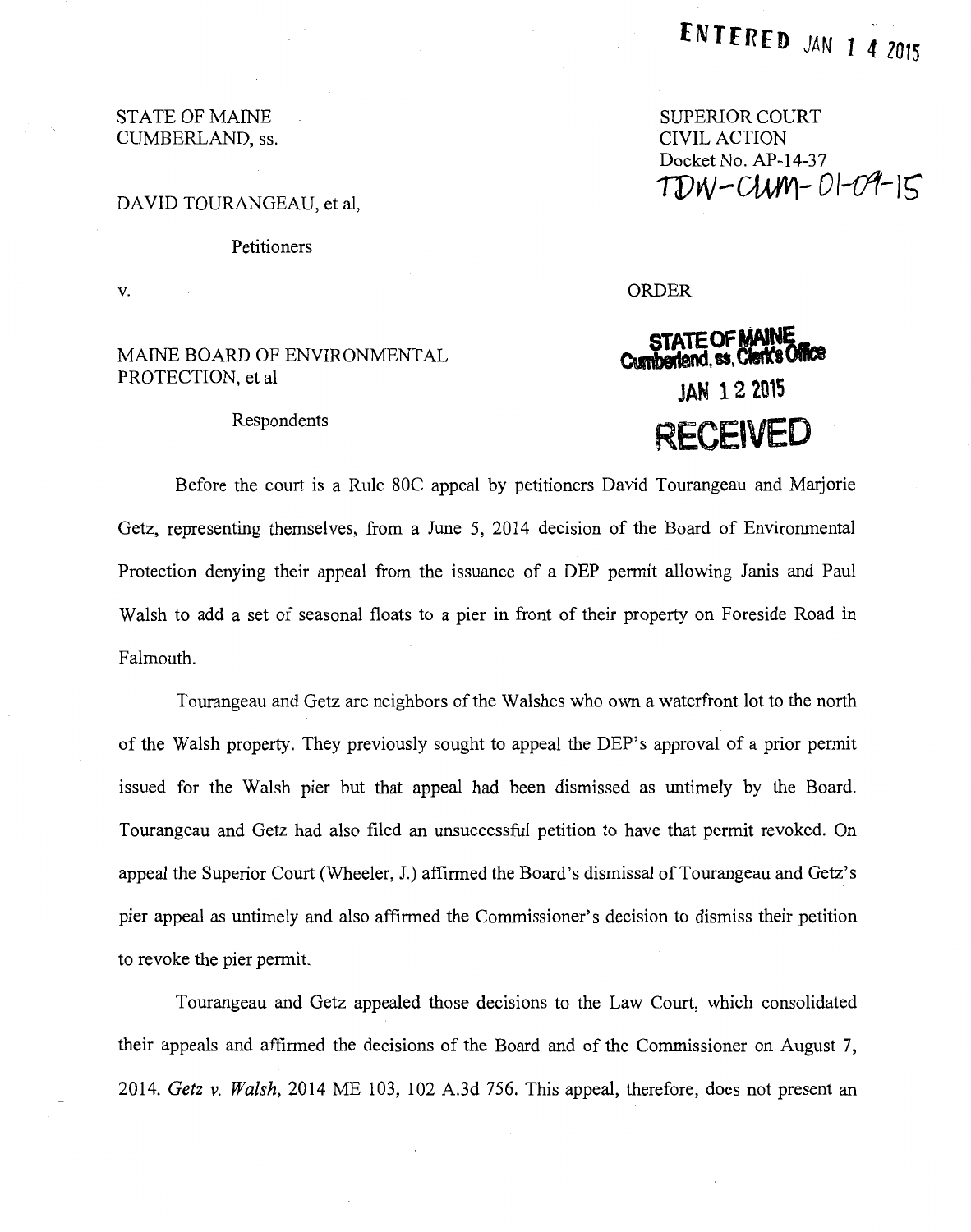opportunity to relitigate issues relating to the pier but only issues relating to the permit for seasonal floats to be attached to the pier.

#### Procedural History

The DEP granted the original permit for the Walsh pier on January 29, 2013. (R. Tab 8). On March 8, 2013 the Walshes filed an application to add floating walkways and an additional float at the end of the pier. (R. Tab 9). There is a 15 to 30 foot high bluff that runs along the shoreline of the Walsh property and from the base of the bluff to the low tide mark there are approximately 320 feet of tidal flats. (R. Tab 143 at 2-3). The pier that was the subject of the original permit extends approximately 165 feet out over the flats and included a seasonal ramp and float that extends another 35 feet. (R. Tab 8). It did not provide access to the water at low tide.

The second permit application was intended to allow the Walshes to attach a string of seasonal floats that they had previously maintained at the northern edge of their property to the end of the pier structure, thereby extending their access to the water another 120 feet to just beyond the mean low water mark. (R. Tab 9; R. Tab 143 at 3).

Tourangeau and Getz were given notice of the March 8, 2013 permit application and submitted comments raising various concerns. The DEP issued the permit on October 2, 2013 (R. Tab 61 ), and Tourangeau and Getz filed a timely appeal to the Board of Environmental Protection pursuant to 38 M.R.S. § 341-D(4) and 06-096 C.M.R. ch. 2 § 24. (R. Tab 68). In their appeal Tourangeau and Getz requested a hearing and also requested that certain supplemental evidence be included in the record. *(!d.* at 1). See 06-096 C.M.R. ch. 2 § 24(A).

2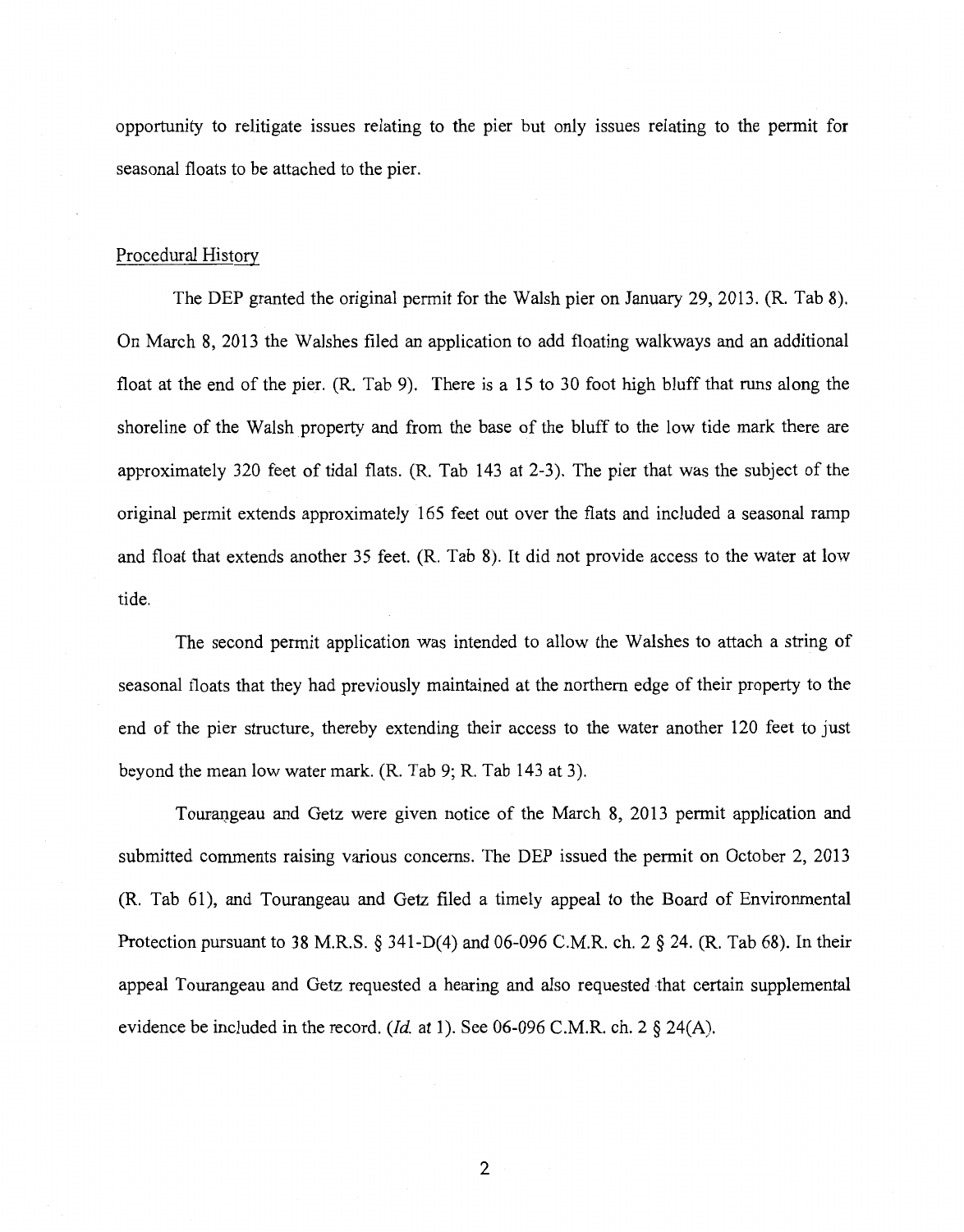In a ruling issued on December 30, 2013 (R. Tab 96 at 2), the Board Chair denied certain of Tourangeau's requests to include supplemental evidence in the record on the grounds that with the exercise of due diligence, the proposed evidence could have been brought to the attention of the Department before it issued the permit in question. *See* 06-096 C.M.R. ch. 2 § 24(D)(2). The Board Chair allowed the inclusion of supplemental evidence consisting of evidence in the Department's file relating to the first permit application for the pier. (R. Tab 96 at  $2-3$ ).<sup>1</sup>

The Board considered the appeal by Tourangeau and Getz at a June 5, 2014 meeting. (R. Tab. 139). Tourangeau and Getz were informed that they would have an opportunity to present oral argument on their appeal. *(Id.)*.

At the June 5 meeting, after oral argument and deliberations, the Board unanimously voted to deny the appeal by Tourangeau and Getz and adopted an order affirming the Department's decision to issue the permit allowing the Walshes to attach the additional floats at the end of their existing pier structure. (R. Tab 142). The Board's order addressed the appellants' request for a public hearing but noted that such a hearing is discretionary under 38 M.R.S. § 341-  $D(4)$  and concluded that the evidentiary record was sufficiently developed and that a public hearing was not warranted. (R. Tab 143 at 4).

Tourangeau and Getz then appealed to this court.

#### Petitioners' Request to Supplement the Record under Rule 80C(f)

After they filed their appeal to this court, Tourangeau and Getz filed a motion to supplement the record under Rule 80C(f). That motion is opposed by counsel for the Board and counsel for the Walshes.

<sup>&</sup>lt;sup>1</sup> Tourangeau and Getz argued, inter alia, that some of the evidence in the Department's initial permit file showed that Paul Walsh had made false statements to the Department. (R. Tab 68).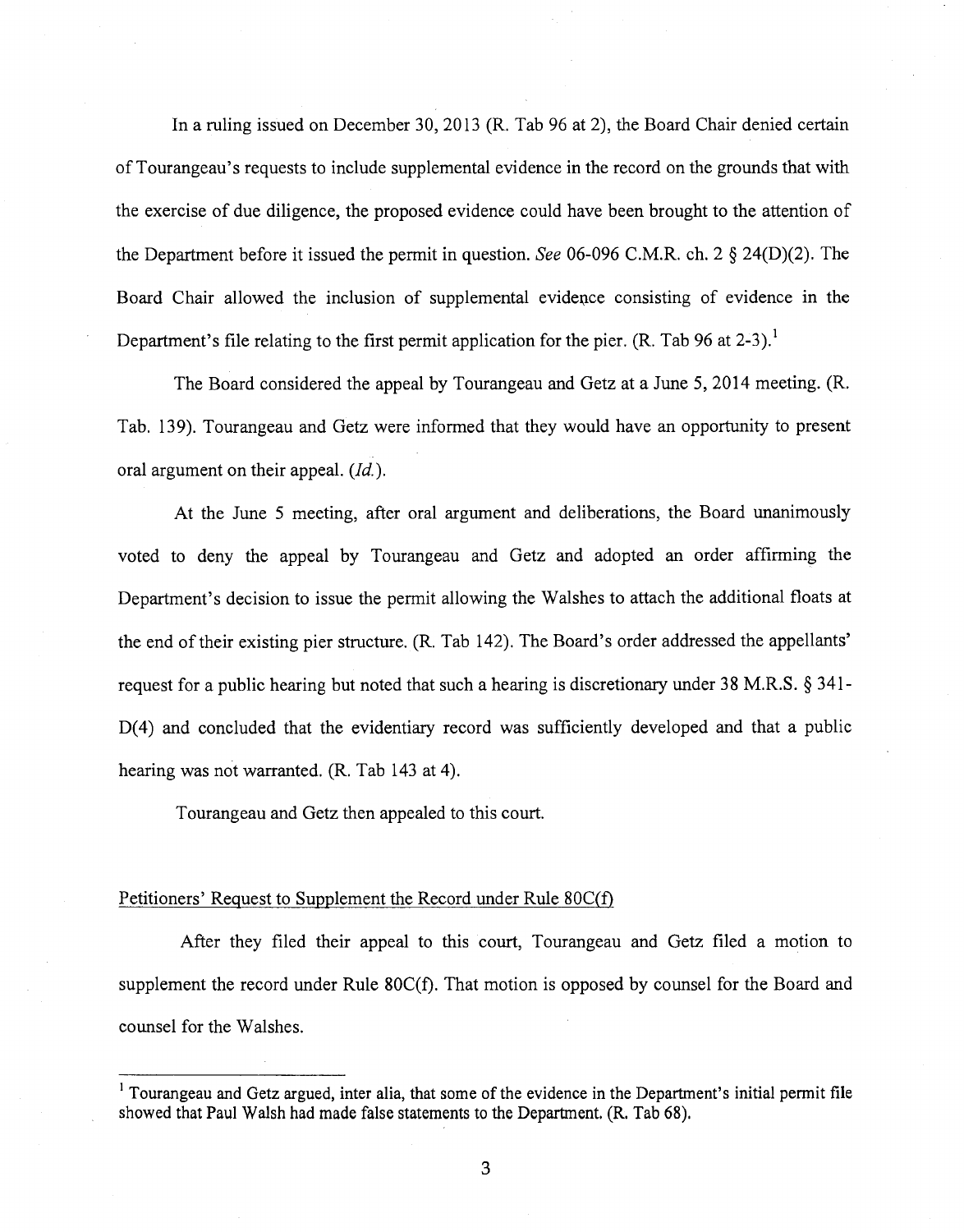The court concludes that only one of the items which petitioners seek to add should appropriately be made part of the record  $-$  a December 31, 2013 email from Getz objecting to any role by Assistant Attorney General Thomas Harnett in advising the Board.<sup>2</sup> The other items were not contained in the record before the Department on the second permit application, and Rule 80 $C(f)$  does not allow parties to offer evidence that was not part of the record.<sup>3</sup>

# Standard of Review

In reviewing decisions of the Board of Environmental Protection, the Board is accorded substantial deference in interpreting and applying environmental statutes and rules. *S.D. Warren Co. v. Board of Environmental Protection, 2005 ME 27 <sup>1</sup> 5-6, 868 A.2d 210 (noting Board's* greater expertise in environmental matters and greater experience in interpreting environmental statutes). This deference extends to procedural decisions made by the Board. *Town of Wiscasset v. Board of Environmental Protection,* 471 A.2d 1045, 1048 (Me. 1984).

The court reviews Board decisions "for errors of law, abuse of discretion, or findings of fact not supported by the record." *Friends of Lincoln Lakes v. Board of Environmental Protection,* 2010 ME 18 ~ 12, 989 A.2d 1128, quoting *Save Our Sebasticook Inc. v. Board of Environmental Protection,* 2007 ME 102 ¶ 13, 928 A.2d 736. The court must affirm factual findings if those findings are supported by competent evidence in the record, even if the record also contains contrary evidence. *Friends of Lincoln Lakes v. Board of Environmental Protection*, 2010 ME 18  $\mathbb{N}$  13-14. The court is not entitled to second-guess the Board even if the court would have weighed the evidence differently.

 $2$  This is identified as "Supplementary Record 1" in the attachment to petitioners' motion.

 $3$  Tourangeau and Getz did not file a motion for the taking of additional evidence pursuant to Rule 80C(e).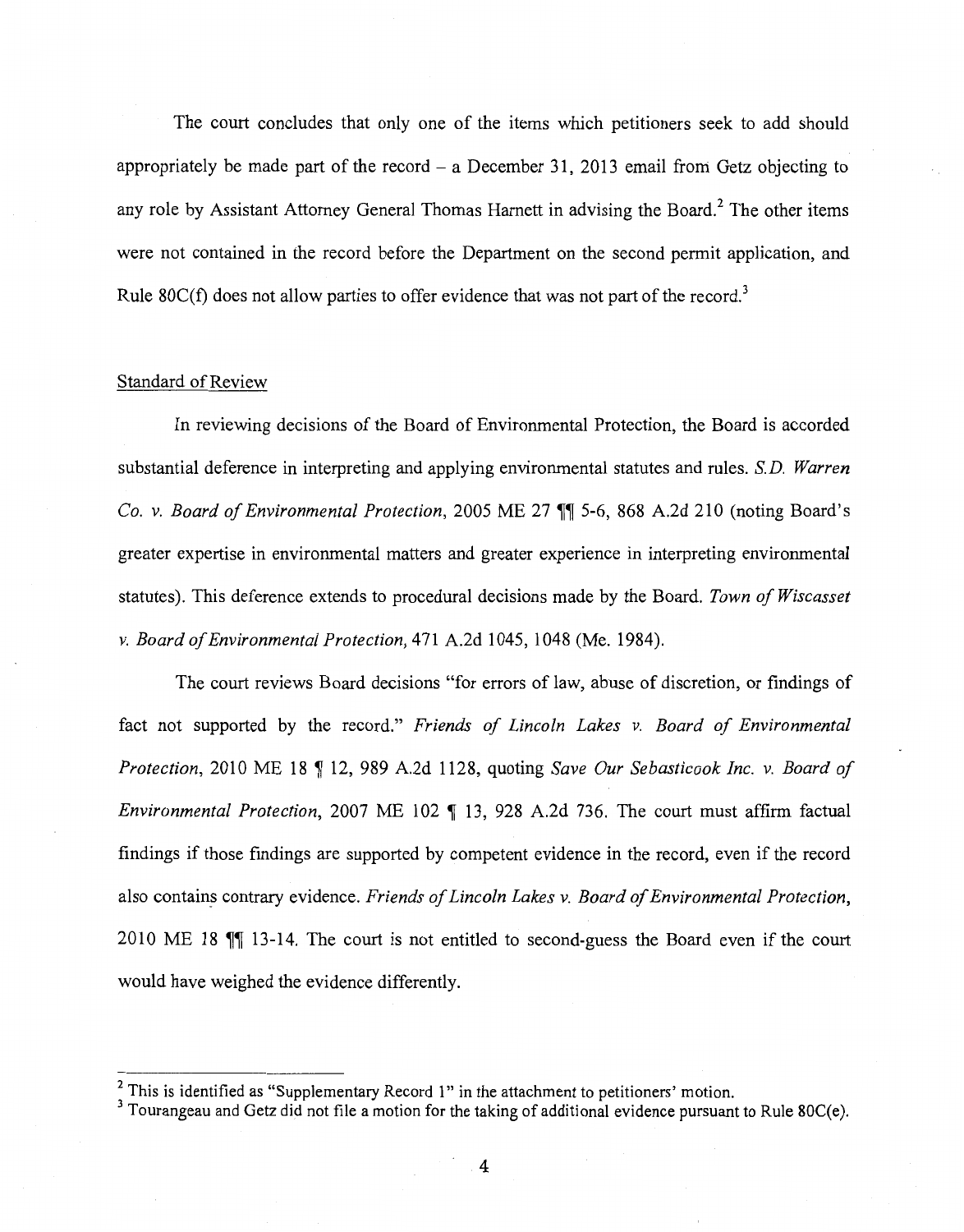#### Petitioners' Arguments

1. Refusal to Hear Evidence: Petitioners first argue that the Board refused to hear certain evidence that the Board Chair has previously allowed to be made part of the record in his December 30, 2013 ruling that the evidence in the Department file relating to the licensing of the Walsh pier application could be made part of the record.

There are two problems with this argument. This first is that petitioners' argument relies on what they refer to as Exhibit B to the petition, which purports to be a transcript or recording of the June 5, 2014 Board Meeting. However, there is no Exhibit B to the petition, and no transcript or recording of the June 5, 2014 meeting is contained in the administrative record. Petitioners have thus failed to preserve any issues with respect to the conduct of the June 5, 2014 Board meeting.

The second problem is that the June 5, 2014 Board meeting was not an adjudicatory hearing at which evidence was introduced but rather consisted of oral argument on petitioners' appeal. The evidence from the initial pier application that the Board chair had allowed into the record remained part of the record before the Board and remains part of the record before this court. *See, e.g.,* R. Tabs 1-8. If the Board Chair cut off any of the arguments made by Tourangeau and Getz at the June 5, 2014 Board meeting, this appears to have been because they were attempting to reargue whether the pier permit should have been issued.

2. Bias of Assistant Attorney General: Petitioners argue that the Board decision was infected by bias because the Board was advised by AAG Thomas Harnett, who was simultaneously representing the Board and the Department in *Getz v. Walsh.* 

5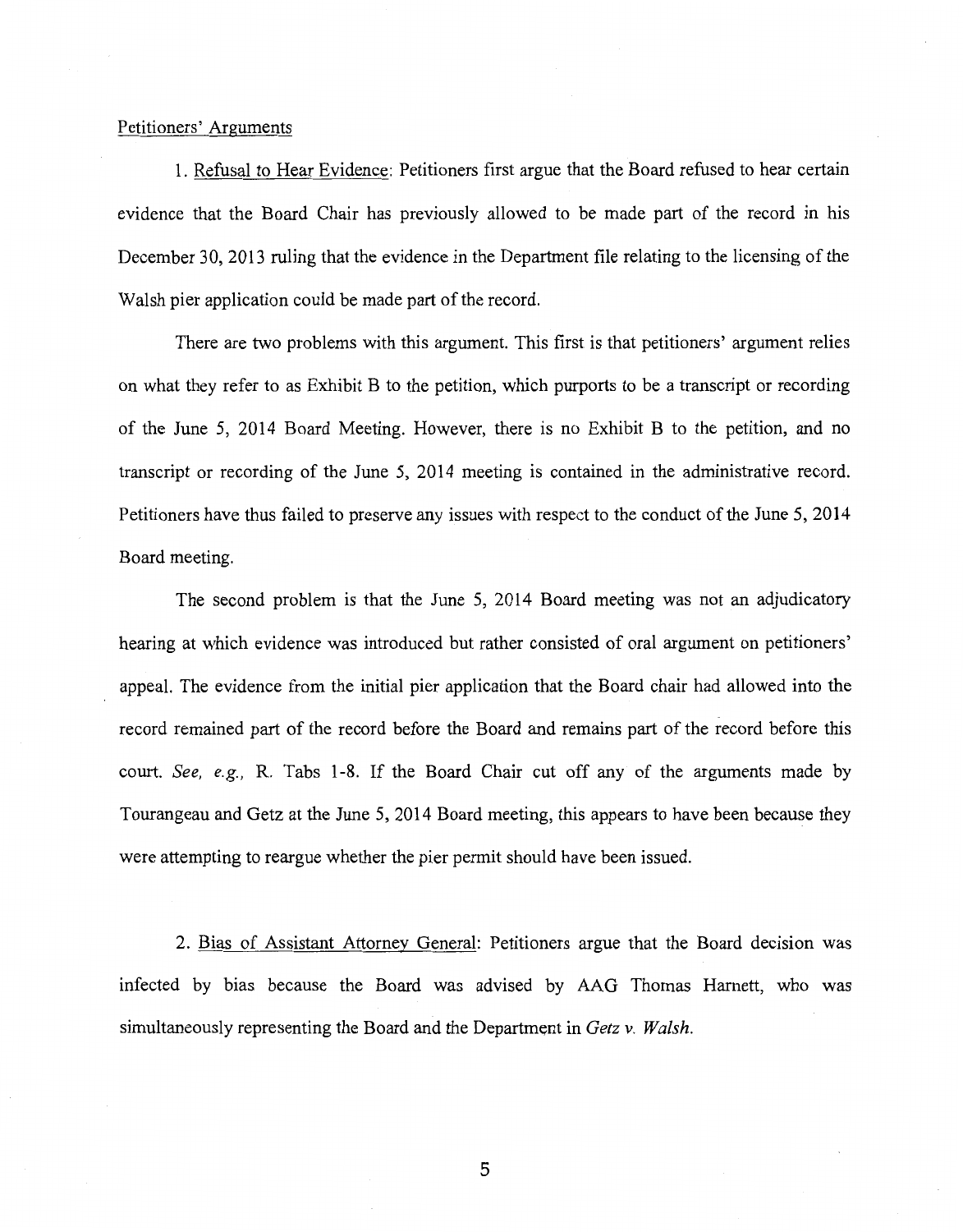First of all, while Getz raised that issue in a December 31, 2013 email to Harnett and DEP staff, it does not appear that she or Tourangeau subsequently preserved that issue before the Board by objecting at the June 5, 2014 hearing.

Second, the decision on Tourangeau and Getz's appeal was not made by AAG Harnett but was made by the Board, and Tourangeau and Getz have not offered any contention or evidence that the Board was biased against them.

Third, petitioners misunderstand the role of the Attorney General's office in advising state agencies and in representing them in court proceedings. The Law Court has recognized the unique role of the Attorney General's office and has noted that the Attorney General's office is not subject to the same conflict of interest rules applicable to private lawyers. *Superintendent of Insurance v. Attorney General,* 558 A.2d 1197, 1202-03 (Me. 1989). Moreover, the AG's office does not have an interest in whether petitioners' appeal would be granted or denied or whether the Walshes should be allowed to add floats to their pier. Rather the role of the Attorney General's office is to advise the agency on legal issues and then to defend the agency decision in court- regardless of what the agency may decide. *See Pond View Inc. v. Board of Environmental Protection,* Docket No. AP-07-40, Kennebec Superior Ct., Decision and order filed January 28, 2009 (Jabar, J.), reported at 2009 WL 6038637 (rejecting argument that same AAG could not advise both the DEP and the Board on a pending matter).<sup>4</sup>

Petitioners do not argue – nor could they – that the Board was barred from considering their appeal from the Walsh float permit even though, while that appeal was pending, petitioners and the Board were opposing each other in court proceedings brought by petitioners to challenge

<sup>&</sup>lt;sup>4</sup> It bears emphasis, however, that in this case the record does not indicate that AAG Harnett advised the Department as well as the Board. The documents in the record show that AAG Harnett received submissions to the Board and was involved in the scheduling of the appeal to the Board but do not reflect that AAG Harnett provided advice to the Department.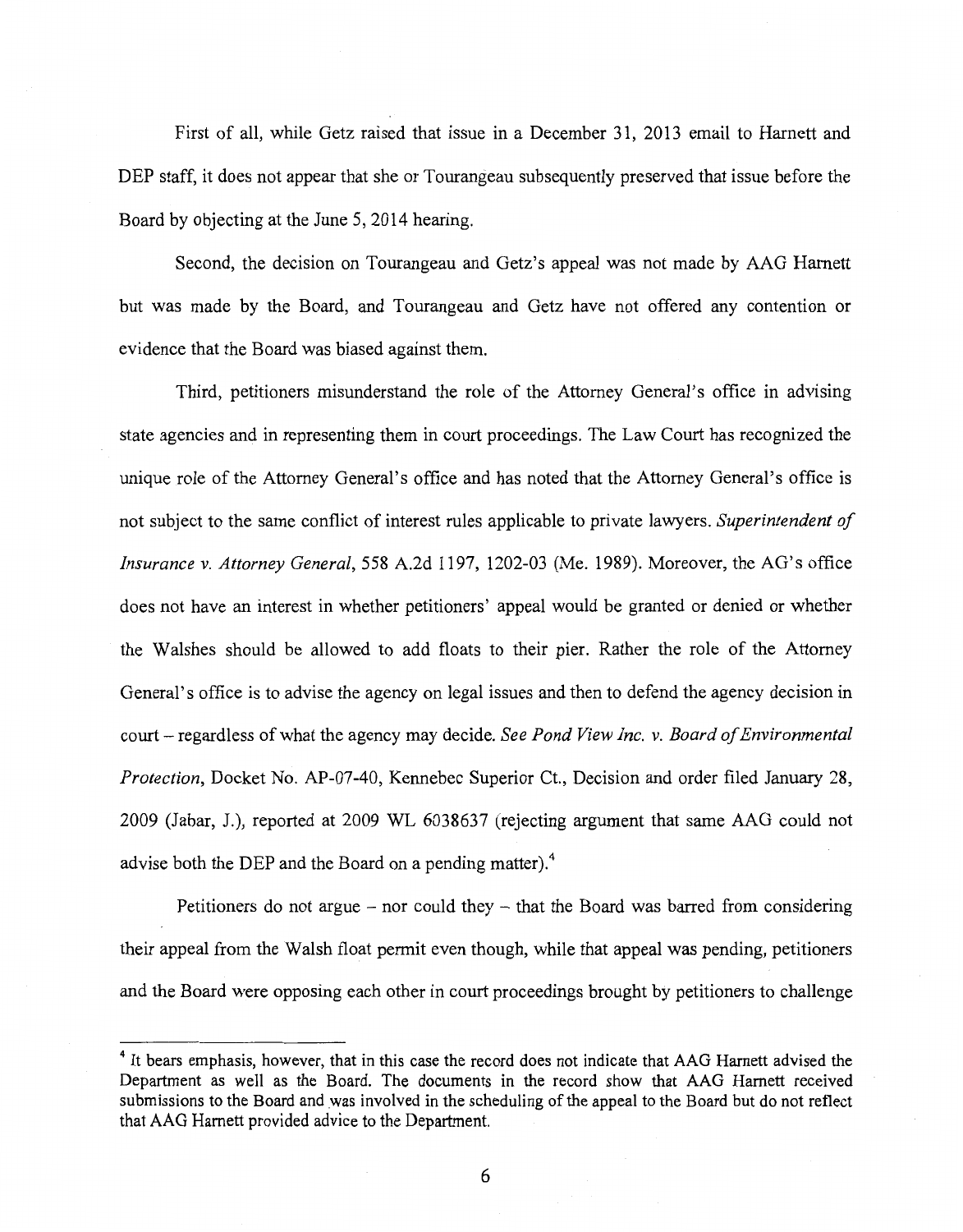the initial pier permit. If the Board itself was not barred from considering the float appeal while opposing petitioners in court on the pier appeal, the court cannot see how the Board's legal representative would be barred from participating as a legal advisor on the float appeal just because he was representing the Board on the pier appeal.<sup>5</sup>

Finally, while petitioners suggest that AAG Harnett evidenced bias against them by whispering to the Board Chair during their oral argument, the only record support they cite for that is the nonexistent Exhibit B to the petition. Assuming that there was some consultation between AAG Harnett and the Board Chair during petitioners' argument, that does not establish bias.

3. Refusal to Adhere to Precedent: Petitioners argue that the Board was required to deny a permit because it denied a permit in a prior case that the petitioners contend was similar. The short answer to this argument is that prior grants or denials of permits do not have precedential effect, and each permit application has to be judged on its own facts.

4. Wetland and Waterbodies Protection Rules: Petitioners contend that section 5(A) of the Wetland Protection Rules, 06-096 C.M.R. ch. 310 § 5(A), required the DEP and the Board to find that a project's impact is unreasonable if there is any loss of wetland area and there is a practicable alternative that would be less damaging to the environment. The Law Court, however, has expressly ruled that section 5(A) "is not an independent criterion, but is only a

<sup>5</sup> Tourangeau and Getz argue that a different AAG should have been assigned to advise the Board on the second appeal, citing *Mallinckrodt LLC* v. *Littell,* 616 F.Supp.2d 128, 142-43 (D.Me. 2009). In *Mallinckrodt*, however, there was an adjudicatory hearing at which the Department staff (as prosecutor) was represented by an AAG and a different AAG advised the Board. See 616 F.Supp.2d at 133, 141-42. In this case there was no adjudicatory hearing, and in any event it appears that AAG Harnett's only role was to advise the Board.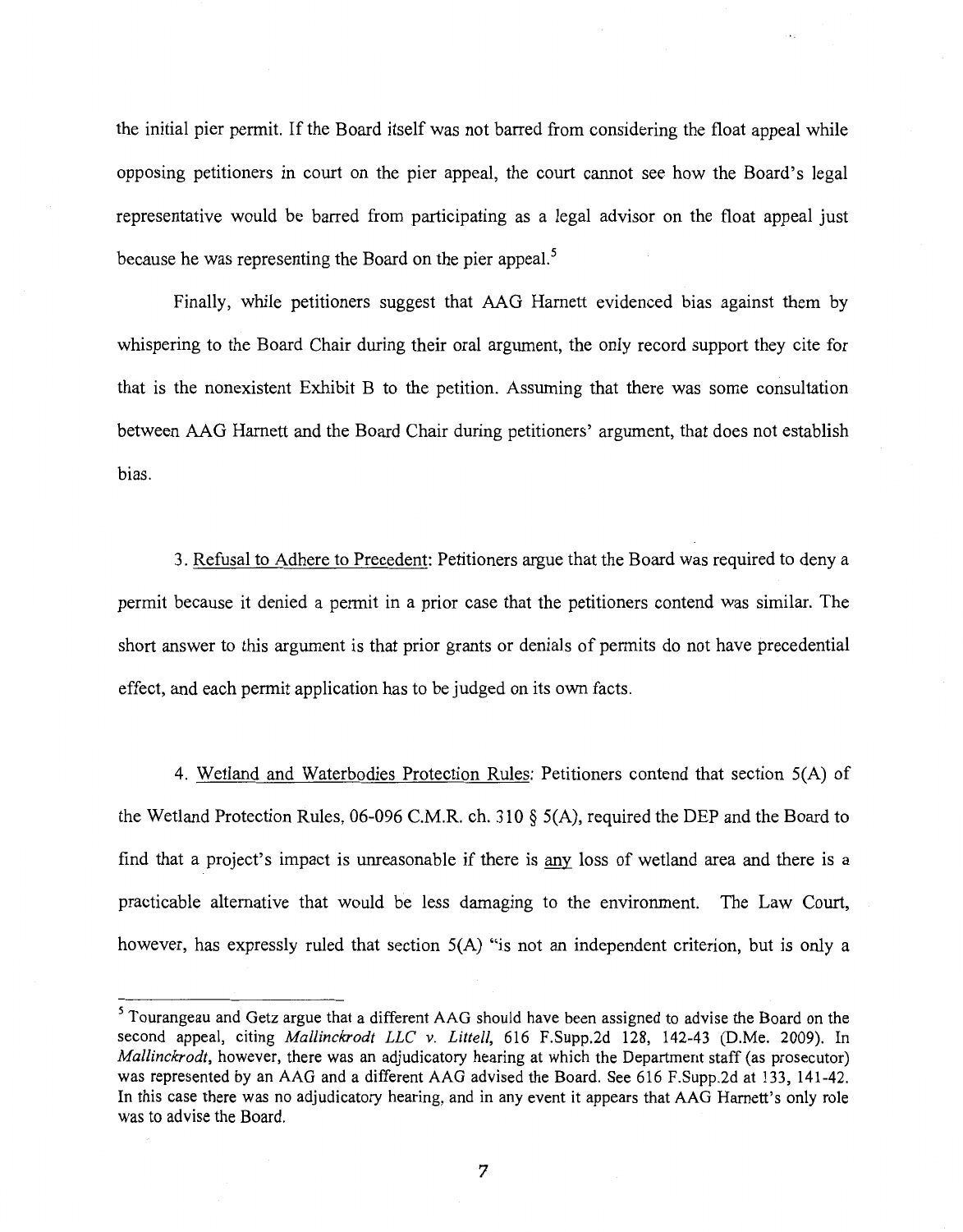factor to be considered by the Board, and an applicant's failure to comply with [section  $5(A)$ ]... does not compel a determination that a project's impact on a protected natural resource would be unreasonable." *Uliano v. Board of Environmental Protection*, 2005 ME 88 ¶ 12, 876 A.2d 16.

5. Alleged False Statements about Practicable Alternatives: Petitioners contend that the Board failed to consider allegedly false statements by Walsh with respect to the use of Handy Boat facilities as a practicable alternative. The Board's order demonstrates that the Board considered petitioners' arguments that the Walshes made false or misleading statements. (R. Tab 143, page 3  $\parallel$  4(B). On this issue, while petitioners rely in part on the nonexistent Exhibit B, the essence of their argument is that the Board failed to correctly weigh the evidence when it found that the use of Handy Boat was not a practicable alternative. *See* Board Order, R. Tab 143  $\P$  7 at page 8. However, an agency does not act arbitrarily when it disagrees with evidence submitted by one party and chooses to rely on evidence submitted by another party. *Kroeger v. Department of Environmental Protection,* 2005 ME 50 ~ 21, 870 A.2d 566.

Even if it were inclined to do so, the court cannot substitute its judgment for that of the agency on this issue when there is evidence to support the agency finding. *See* R. Tab 51 (Walshes were informed that there would be no space for their Zodiac at Handy Boat).

6. Alleged Failure to Demonstrate Need: Petitioners argue that the Walshes failed to demonstrate a private need for the proposed alteration, citing 06-096 C.M.R. ch. 310 § 9(A)(4). This is true, petitioners contend, because by obtaining the original pier permit, the Walshes implicitly conceded that the pier alone would allow reasonable access. However, the Board was entitled to credit the Walshes' statement that they had not realized that attaching the string of

8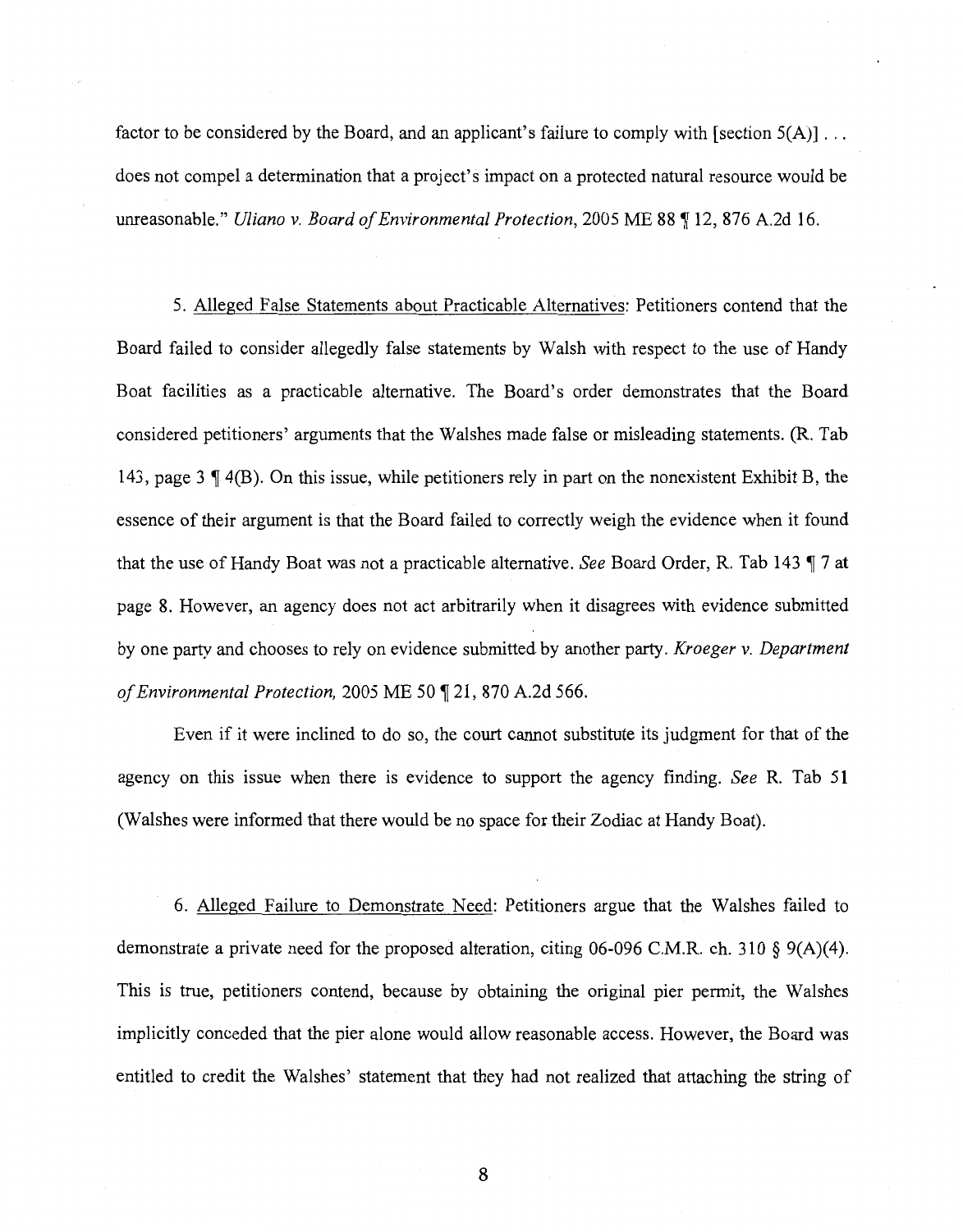seasonal floats they had previously maintained to the end of their pier would require a separate NRPA permit. R. Tab 98 at 2-3.

7. Legislative Statement of Purpose: Citing the legislative statement of purpose in 38 M.R.S. § 480-A, petitioners argue that the Board failed to follow the legislative statement of purpose that cumulative effects of minor alterations and occasional major alterations pose a substantial threat to the environment.

Carried to its logical extreme, this argument would mean that no permit could ever be issued that involved any minor effect on a protected area. This is not the law. The touchstone of the agency's inquiry under 38 M.R.S. § 480-D is reasonableness, *Uliano v. Board of Environmental Protection,* 2005 ME 88  $\P$  12. In this case the Board considered all of the relevant standards and concluded:

> [I]mpacts to the coastal wetland from the structures resting on the sandy substrate and from shading are minimal, indirect impacts. Because these structures are removed seasonally and most often float in tidal waters, their potential impacts are even further diminished . . . . The project is consistent with and does not detract from the existing uses and the scenic quality of the shoreline. Based on the evidence, the Board finds that the project will not result in any measurable loss of wetland area, functions, or values.

R. Tab 143 at 8-9. There is evidence in the record to support the Board's findings. <sup>6</sup>

<sup>&</sup>lt;sup>6</sup> Petitioners also argue that the Board considered evidence that was not in the record, but their arguments on this issue demonstrate that they are really disagreeing with the Board's decision to accept evidence with which petitioners disagreed. For example, while petitioners contest the Board's finding that the project is consistent with the existing uses of the shoreline in that area (R. Tab 143 at 6), maps in the record demonstrate that there are nine piers along that stretch of shoreline. *See* R. Tab 129 (second map, correcting map presented by petitioners).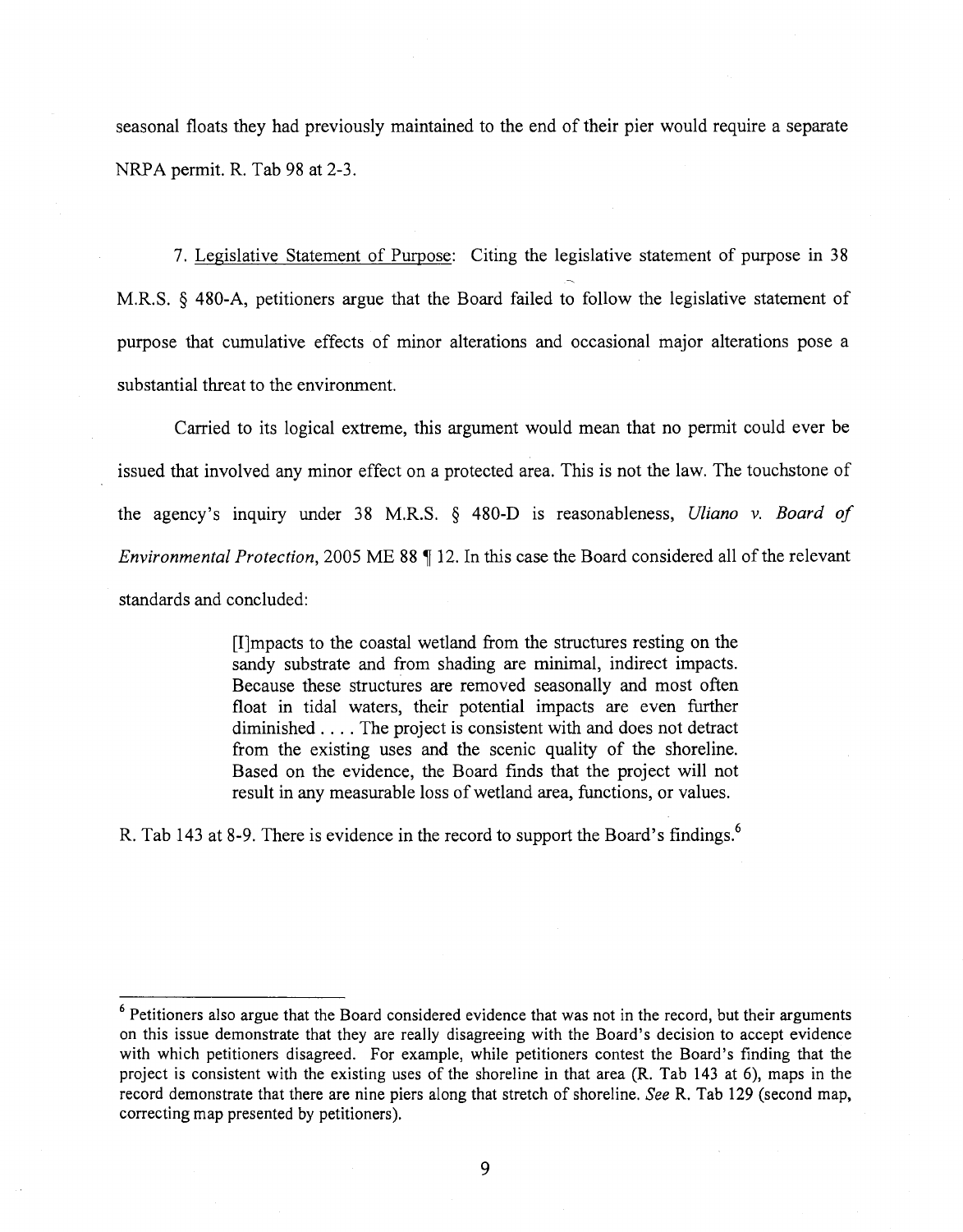The entry shall be:

The June 5, 2014 decision of the Board of Environmental Protection is affirmed. The clerk is directed to incorporate this order in the docket by reference pursuant to Rule 79(a).

Dated: January *[9]*, 2015

 $\mathbb{Z}_{n}$ 

Thomas D. Warren Justice, Superior Court